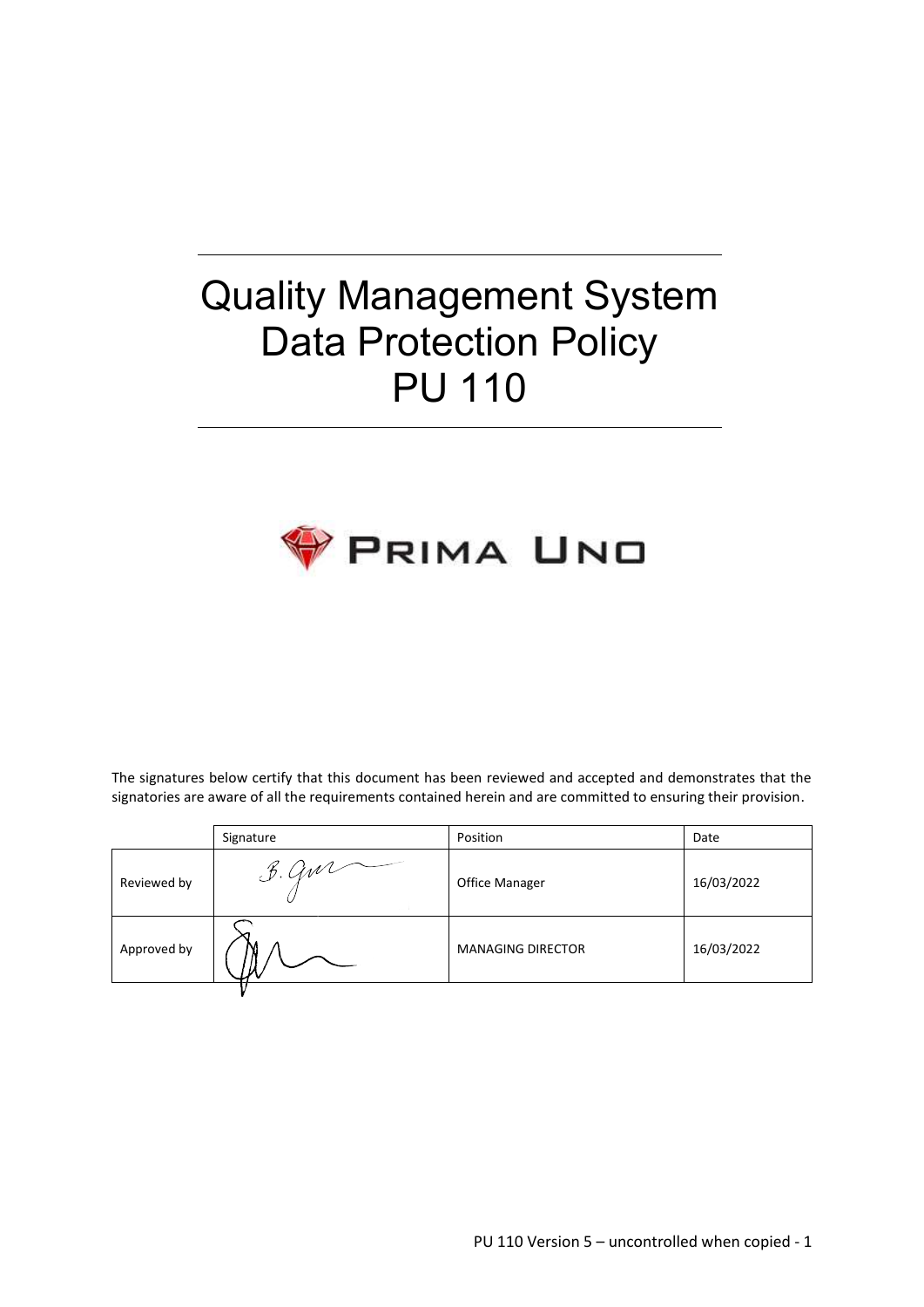# Table of Contents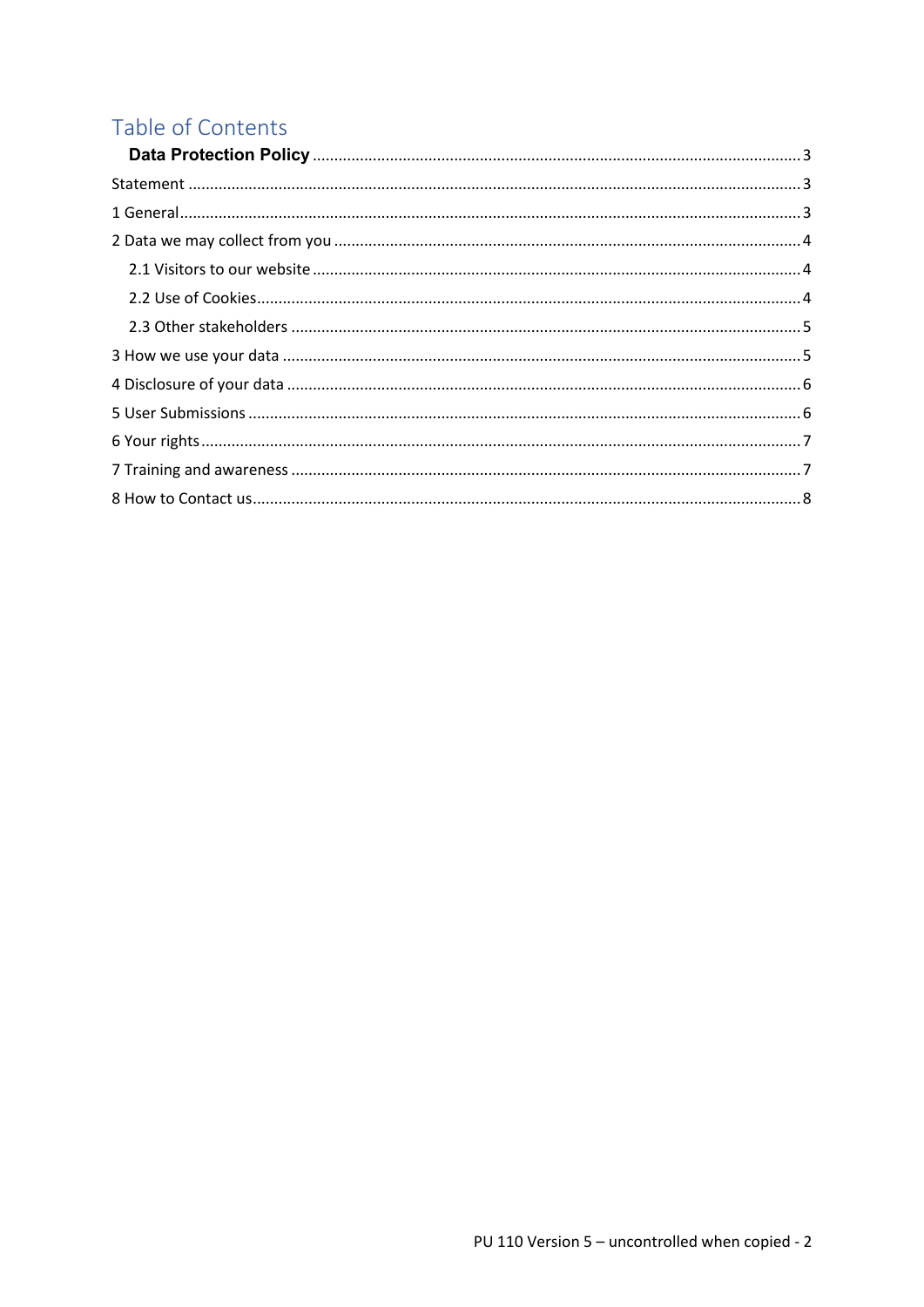# <span id="page-2-0"></span>**Data Protection Policy**

# <span id="page-2-1"></span>**Statement**

It is the aim of Prima Uno Ltd, our employees, stakeholders and consultants, that all persons whose personal data is processed by Prima Uno Ltd shall at all times be confident that their privacy is respected, and that due care is taken regarding their personal data.

<span id="page-2-2"></span>Prima Uno complies with data protection legislation guided by the six data protection principles which require that personal data is:

- Processed lawfully, fairly and in a transparent manner
- Collected for limited, specified, explicit and legitimate purposes and not further processed in a manner that is incompatible with those purposes
- Adequate, relevant, and limited to what is necessary
- Accurate and, where necessary, kept up to date
- Not kept for longer than necessary data to be erased or rectified without delay
- Kept safe and secure; processed in a manner that ensures appropriate security of the personal data, including protection against unauthorised or unlawful processing and against accidental loss, destruction or damage, using appropriate technical or organisational measures.

Prima Uno have a dedicated data processor. Only staff required to undertake the processing or monitoring, or auditing have access to the personal data and only undertake processing on instructions from Prima Uno.

We are required to ensure that we do not put individuals at risk because of processing their personal data.

# 1 General

Prima Uno Limited (registration number 07000818) are the data controllers for the processing carried out by us or on our behalf. This means that we determine the purpose of and means for the processing of your personal data, i.e., why and how we process the data.

Prima Uno Ltd will comply with all data protection laws incorporated into UK law that control the collection and use of data relating to individuals ("personal data") as well as with this privacy policy. The purpose of this privacy policy is to set out the principles governing the use of personal data you give to us, or we obtain about you.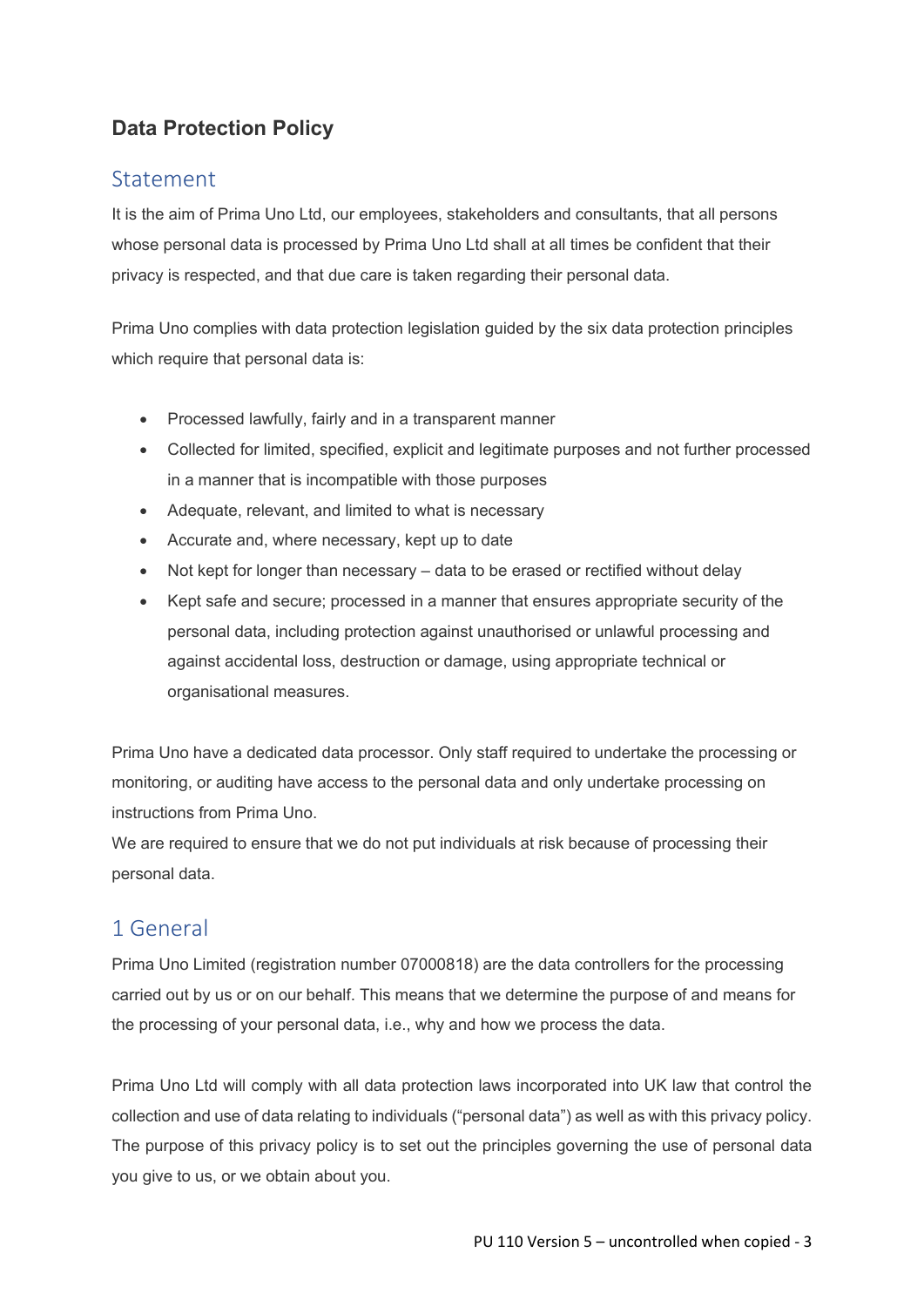Prima Uno have an internal breach notification procedure and an internal breach register.

This privacy policy will be revised regularly, and any subsequent changes will be published on our website in this area.

# <span id="page-3-0"></span>2 Data we may collect from you

Personal data, including data such as names and addresses which you provide to Prima Uno, may be processed manually as well as by computers.

Personal data shall be:

- Processed lawfully, fairly and in a transparent manner in relation to the data subject
- Collected for limited, specified, explicit and legitimate purposes and not further processed in a manner that is incompatible with those purposes
- Adequate, relevant, and limited to what is necessary in relation to the purposes for which they are processed
- Accurate and, where necessary, kept up to date
- Not kept for longer than necessary data to be erased or rectified without delay
- Kept safe and secure; processed in a manner that ensures appropriate security of the personal data, including protection against unauthorised or unlawful processing and against accidental loss, destruction or damage, using appropriate technical or organisational measures.

#### <span id="page-3-1"></span>2.1 Visitors to our website

An IP address is a unique number which makes it possible to identify a user's connection to the Internet and it is automatically provided by your web browser each time you view a website. Any visit to the Prima Uno Ltd website may lead to registration of the IP address used for such access. We also use IP addresses to measure the use of Prima Uno Ltd webpages. Such measurement may include:

- Monitoring/collecting information as to how you use the site to help Prima Uno Ltd to improve the site
- to personalise your experience by tailoring the content you see
- to optimise your user experience
- to determine frequency of use
- to perform statistical analysis of data collected.

#### <span id="page-3-2"></span>2.2 Use of Cookies

This site may use "cookies," which are small data files stored on your computer or another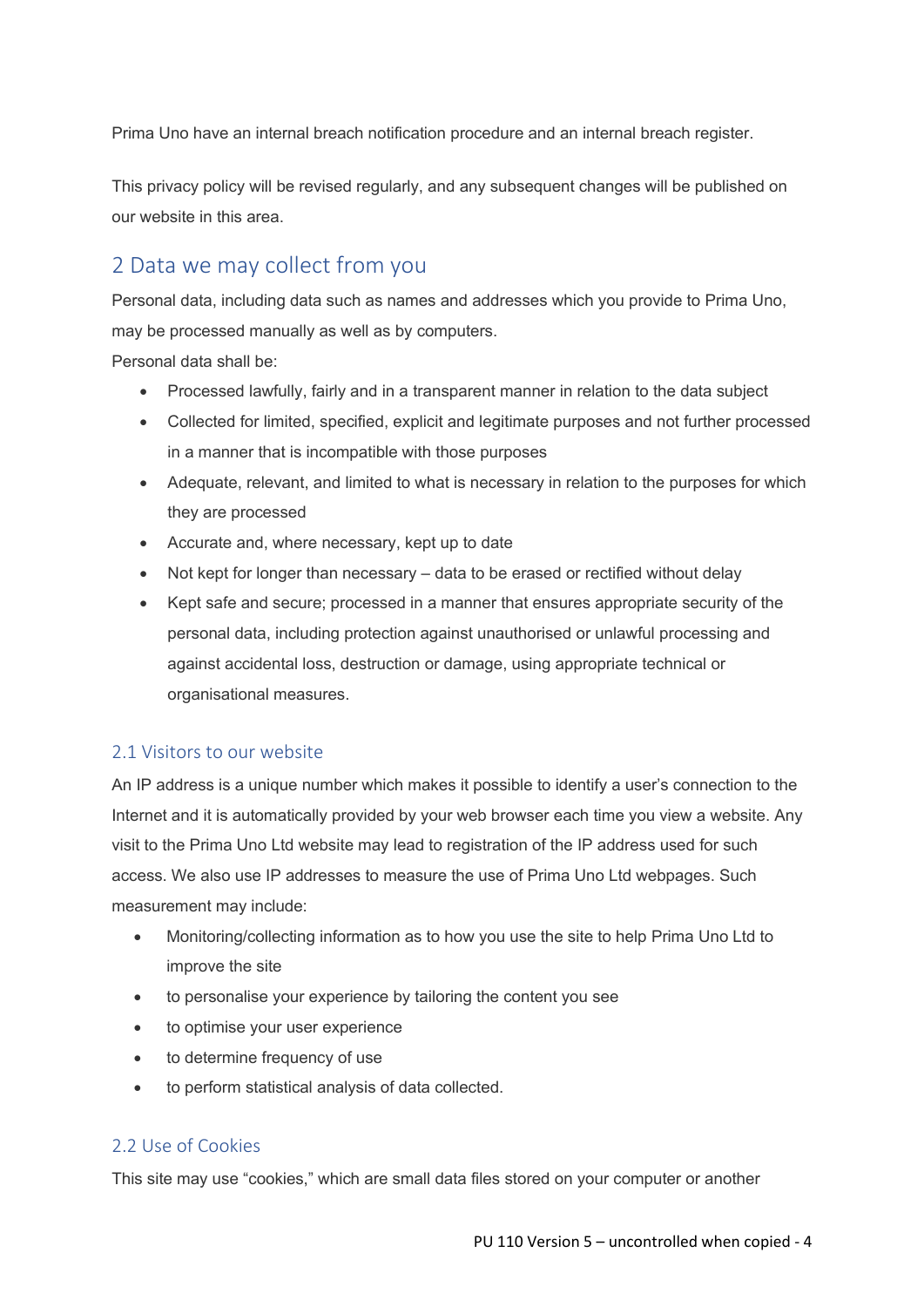computer for use with your web browser software. Cookies are used on this site to provide the user with access to functions available on the site such as registering for updates, requesting information and submitting enquiries. If you would like information about cookies and on how to restrict or block cookies, please visit [www.allaboutcookies.org](http://www.allaboutcookies.org/)

By accepting the Terms of Use as well as by accessing and using the website, you consent to the use of the above stated cookies. You may also consent to our use of cookies by the settings you have made in your web browser. If you do not wish to accept our use of cookies, you must then exit this website or disable the function for cookies in your web browser software. Please note that without cookies, the functionality of the site may be impaired.

Random checks will be carried out to ensure ongoing confidentiality, integrity, availability and resilience of our systems and processes.

#### <span id="page-4-0"></span>2.3 Other stakeholders

Other stakeholders include job applicants, former employees, and third parties, as well as individuals contacting Prima Uno Ltd via social media.

Any personal data collected from other stakeholders will be processed in line with this policy, and the purpose it was originally collected for, and held securely. Please see section 3. Examples of personal data held for other stakeholders are: Name / Contact details.

Individuals who forward their CV and submit an interest in working at Prima Uno Ltd will have additional data stored, such as which role they are interested in, preferred location, clearance held and notice period, to fulfil their request to register such an interest.

As per the General Data Protection Regulation (GDPR), data collected must not be kept for longer than it is required. The personal data we collect about other stakeholders will be deleted when no longer required, unless there is a lawful basis to process particular data, or consent has been received to store the data. We will review the data we have on an annual basis. The deletion of data will be done in a secure and controlled manner.

#### <span id="page-4-1"></span>3 How we use your data

Your personal data will only be used for the purposes indicated when you submit the data, or to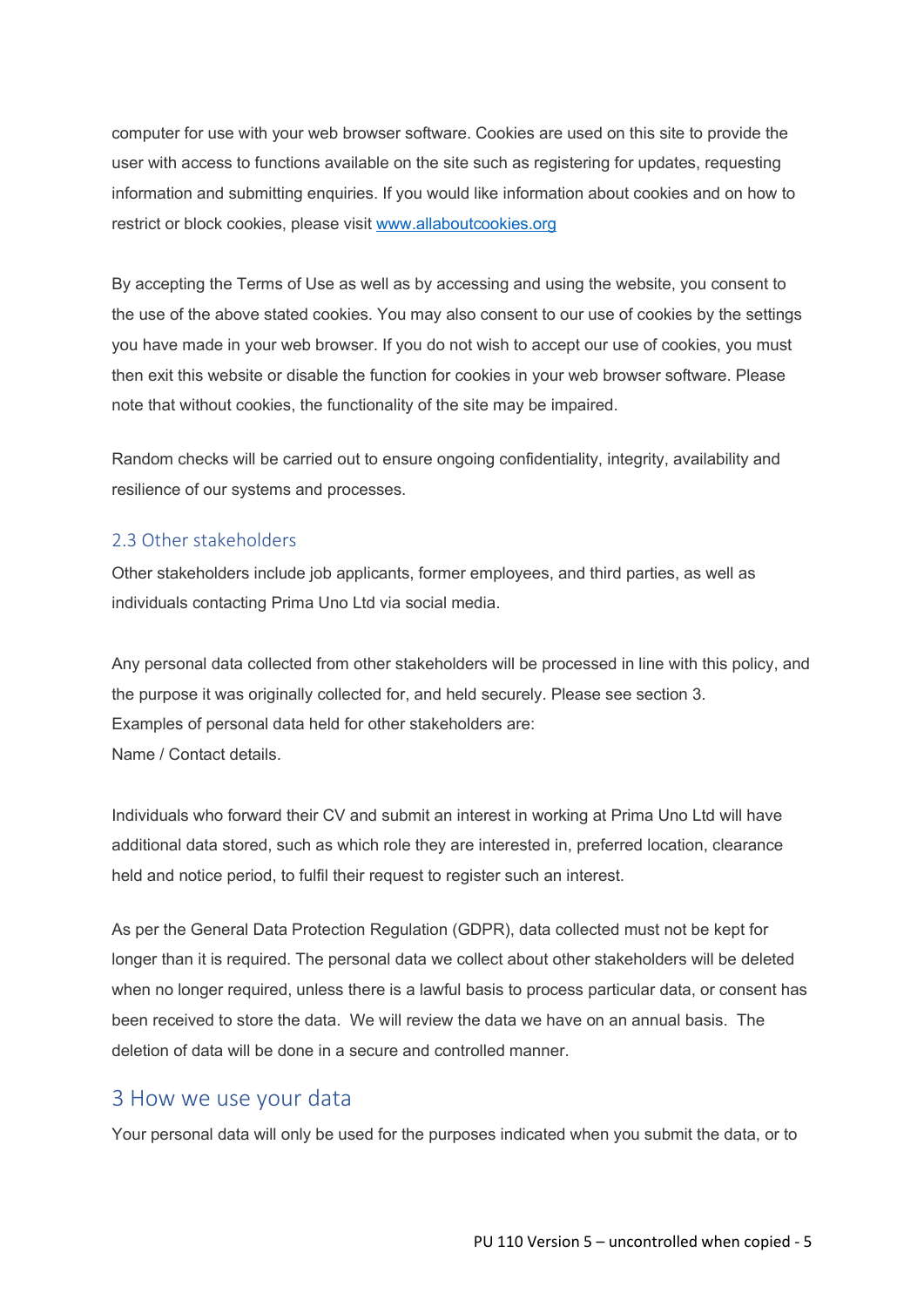fulfil our legal obligations, or as detailed (below) under this privacy policy. Should we need to process your data for a new purpose we will contact you prior to the processing activity. We may use personal information in the following ways:

- To ensure efficiencies and monitor use of our website
- To administer any request from you
- To administer any actions needed regarding any agreements with you
- Marketing and customer follow-up
- Sales/product development, all as determined and applicable by Prima Uno. By submitting personal data, you agree and consent to be bound by the terms outlined in this Privacy Policy and in the Terms of Use.
- To comply with regulatory requirements
- For business analysis

Personal data will be securely stored on our servers. Should there be a need to disclose your data elsewhere we will do so after checking the security measures in place. See section 4.

This privacy notice does not cover any links that may be posted within this site linking to other websites. We encourage you to read the privacy statements on the other websites you visit.

# <span id="page-5-0"></span>4 Disclosure of your data

Prima Uno Ltd may provide your personal data to third parties such as a partner in order to fulfil the purpose for which they were collected. The data provided by you might be exported to other parties of Prima Uno Ltd and/or business partners located in countries within, or outside of, the European Union and the European Economic Area.

Where data needs to be exported outside of Prima Uno Ltd, and the European Economic Area, suitable contracts will be drawn up to maintain a level of security equivalent to the GDPR of the data.

### <span id="page-5-1"></span>5 User Submissions

Prima Uno Ltd may allow you to post information, comments or other material on our site, social media networks or other online services. Please note the terms of use for such are set out in our **Legal [Notice](http://www.westcumbriamining.com/terms-use/)**.

Do not provide us with information about other persons unless you can prove that you have their consent to provide it.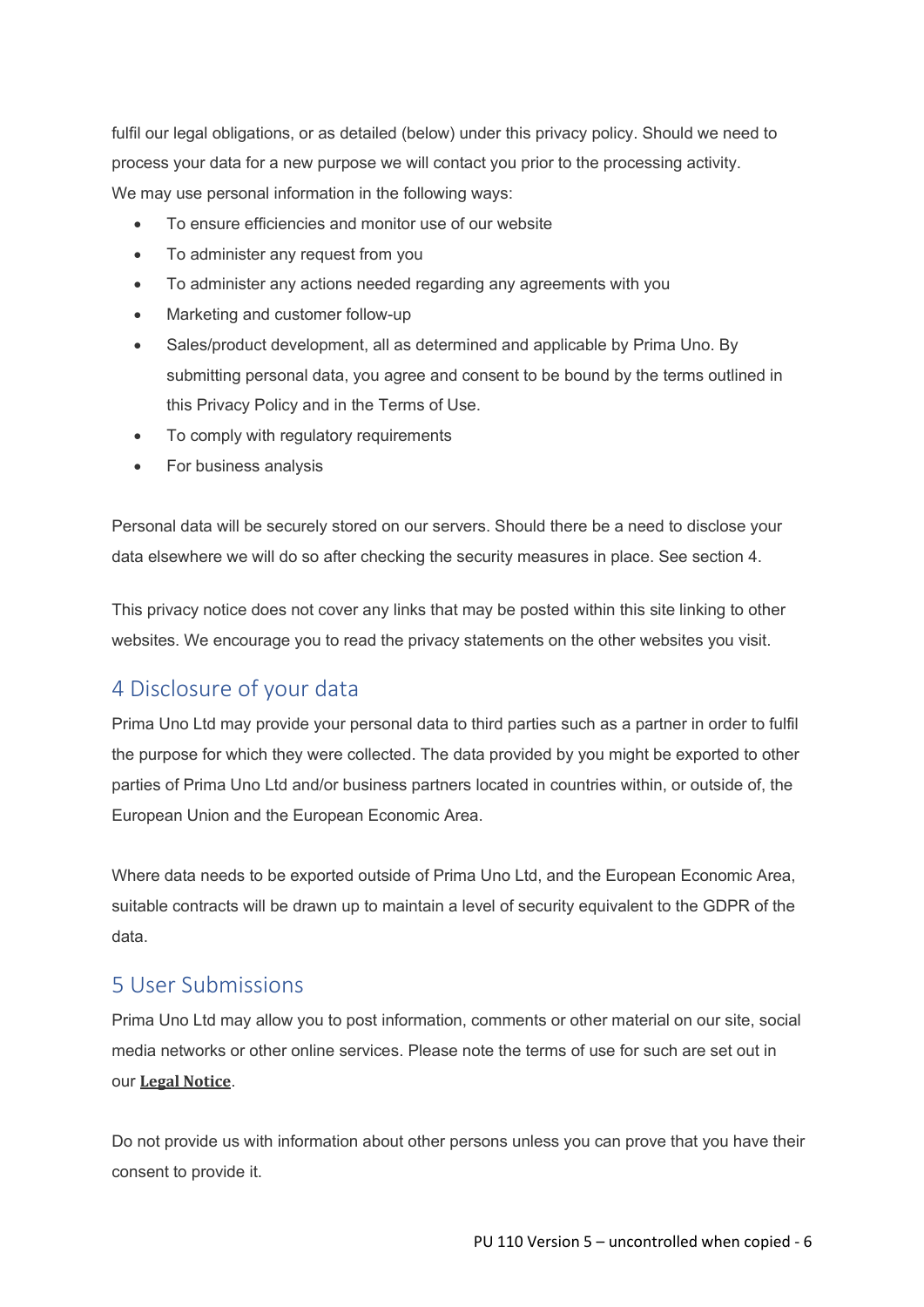Please exercise caution when submitting personal data online. It is your responsibility to maintain the security of your passwords and personal information. Your usage of this website constitutes an acknowledgement and assumption of these risks.

#### <span id="page-6-0"></span>6 Your rights

Prima Uno Ltd strives to be as open and transparent as possible regarding what personal information we hold on you and how we process that data. If you wish to further understand what data we hold on you, or request personal data be corrected or deleted, you can do so using the contact details below. We will comply with your request within 1 calendar month.

You have the right to ask us not to process your personal data for marketing purposes. Please see section 7.

You also have the right to submit a complaint to the relevant supervisory authority if you find that your personal data is being processed in violation of applicable data protection legislation.

You are reminded that there are strict requirements to notify the ICO of any breach of GDPR/DPA18 provisions. If you become aware of a breach you must contact the DPO as a matter of urgency to enable them to notify the ICO. Failure to notify the ICO within 72 hours of the breach can lead to the imposition of substantial fines against the Company

## <span id="page-6-1"></span>7 Training and awareness

All staff are trained at induction and regularly thereafter (minimum once a year) on data protection to help demonstrate compliance.

Training is undertaken for all staff both at induction and as annual training and includes:

- The principles relating to data protection
- What is personal data
- Known scams
- How to report a potential breach
- The requirement to use and use of appropriate security, technical and organisational measures
- Internal breach notification procedure
- Hot to identify an access request and who to refer it to.